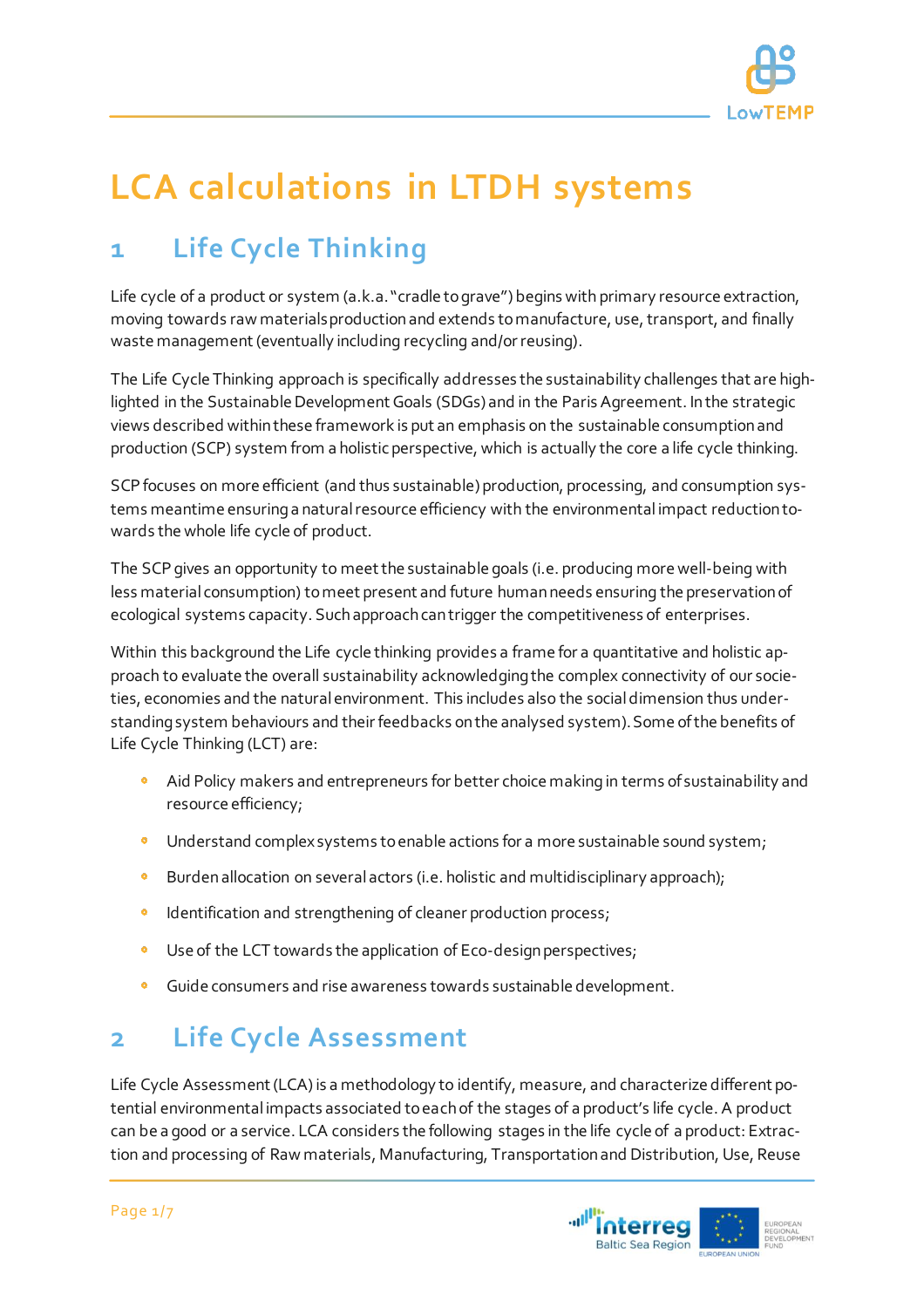



and Maintenance, Recycling, and Final disposal (a.k.a.crade-to-grave) – see fig. 1.

LCA also helps to promote situation-based decisions, it is a good comparative tool for sustainability and environmental performance assessment and uses holistic approach avoiding burden shifting.

# **3 LCA methodology**

Although there are several approaches to undertake an LCA, the ISO Standard is the commonly accepted and most used within the academic field and industry. The main four steps included in the LCA methodology (see fig. 2) are:





The four main steps are described in the conducting an LCA and framework is set ology is described in detail with requirements and guidelines.

#### **3.1 Goal & Scope**

The goal and scope must define the intended application, the product system, functional unit (FU), system boundaries, LCIA methodology, assumptions and limitations, and some other data requirements.



Fig. 1. "Cradle-to-grave" approa ch in the LCA [1].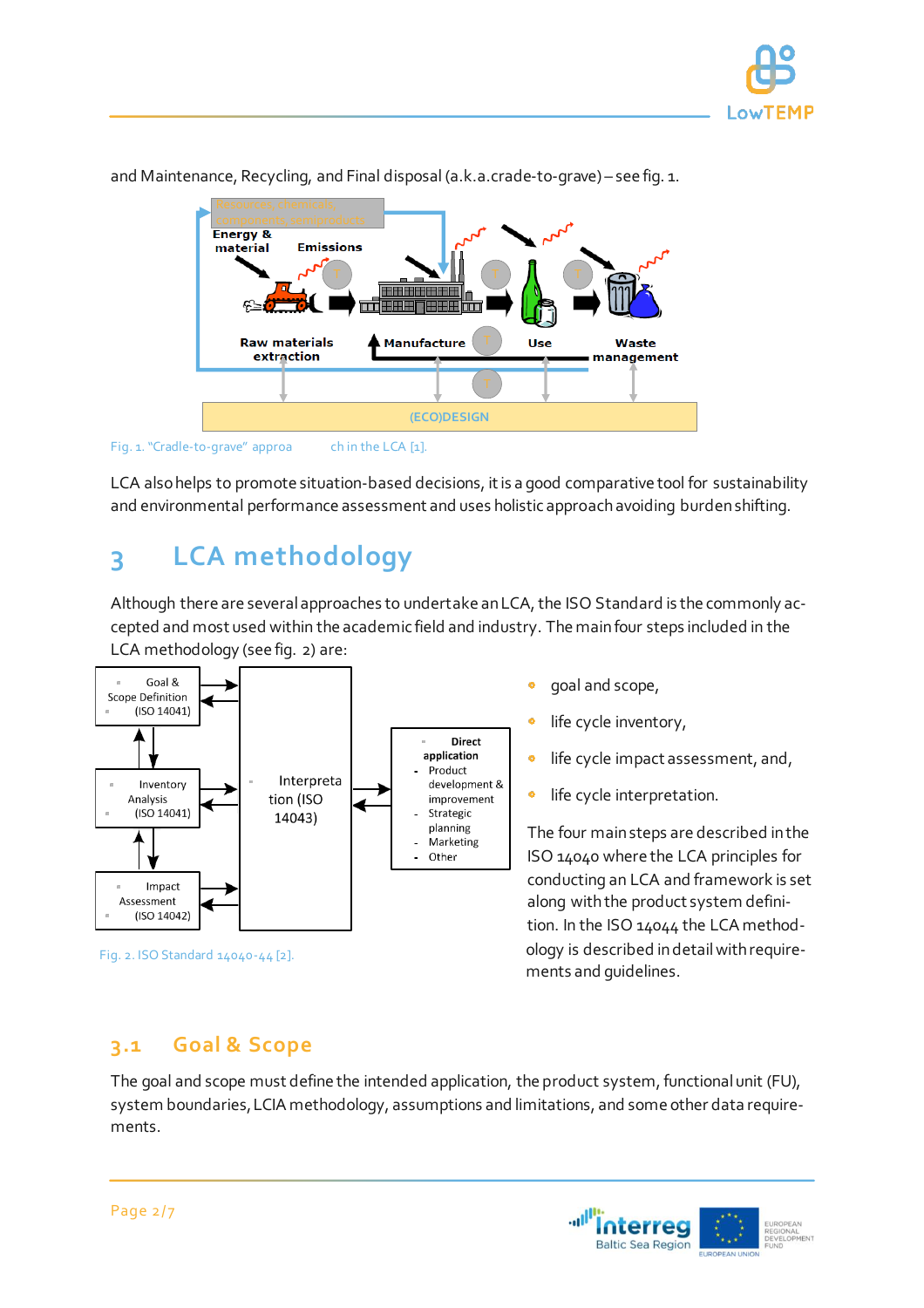

#### **3.2 Life Cycle Inventory**

The aim is to identify and quantify energy, water and materials usage and environmental releases (e.g., air emissions, solid waste disposal, wastewater discharges).

#### **3.3 Life Cycle Impact Assessment**

Includes the collection of indicator results for the different impact categories, which together represent the LCIA profile for the product system. Such results are categorized in impact categories. It is at this point, where sensitivity analysis can be performed to determine how changes in data and methodological choices may affect the results.

#### **3.4 Life Cycle Interpretation**

In this LCA phase the findings of either the inventory analysis or the impact assessment, or both, are evaluated in relation to the defined goal and scope in order to reach conclusions and recommendations.

## **4 LCA in Low Temperature District Heating systems**

LCA has been used for assessing the environmental impact of Low Temperature District Heating systems (LTDH) using the ISO standard 14040-44methodology as it delivers several benefits to different stakeholders as energy planners, DH operators, engineers, public officials and policy makers. Some of the most mentioned benefits are: allows benchmarking, identification of process affecting the overall environmental performance of the infrastructure, and evaluation of eco-design perspectives for municipal energy strategies.

#### **4.1 How to build an LCA for DH system**

The LCA product tailored for the DH sector system can be divided in three parts, the supply with energy production and distribution systems, and the demand side. In the supply sides, the raw material extraction, energy use, construction activities, operation of boiler house, and distribution network infrastructure are included, hence, all the inputs related to these activities can be grouped depending on the scope of the study. On the demand one, the building system is included, in terms ofheat consumption and losses, and all inputs related to activities required to settle the preparedness of the DH users to receive the service. Usually these types of studies are normalized either to 1 year of operation or a determined lifespan of the project.

The goal and scope of the study defines the boundaries of the study, and specific aspect should be clarified, for example: is the renovation of buildings accounted for? Are demolition or any other activity in the end-of-life stage to be considered within the boundaries?

Within the goal and scope the geographic and time boundaries are defined, which are highly important for energy sources to use, heat demand calculations, and normalization purposes respectively.

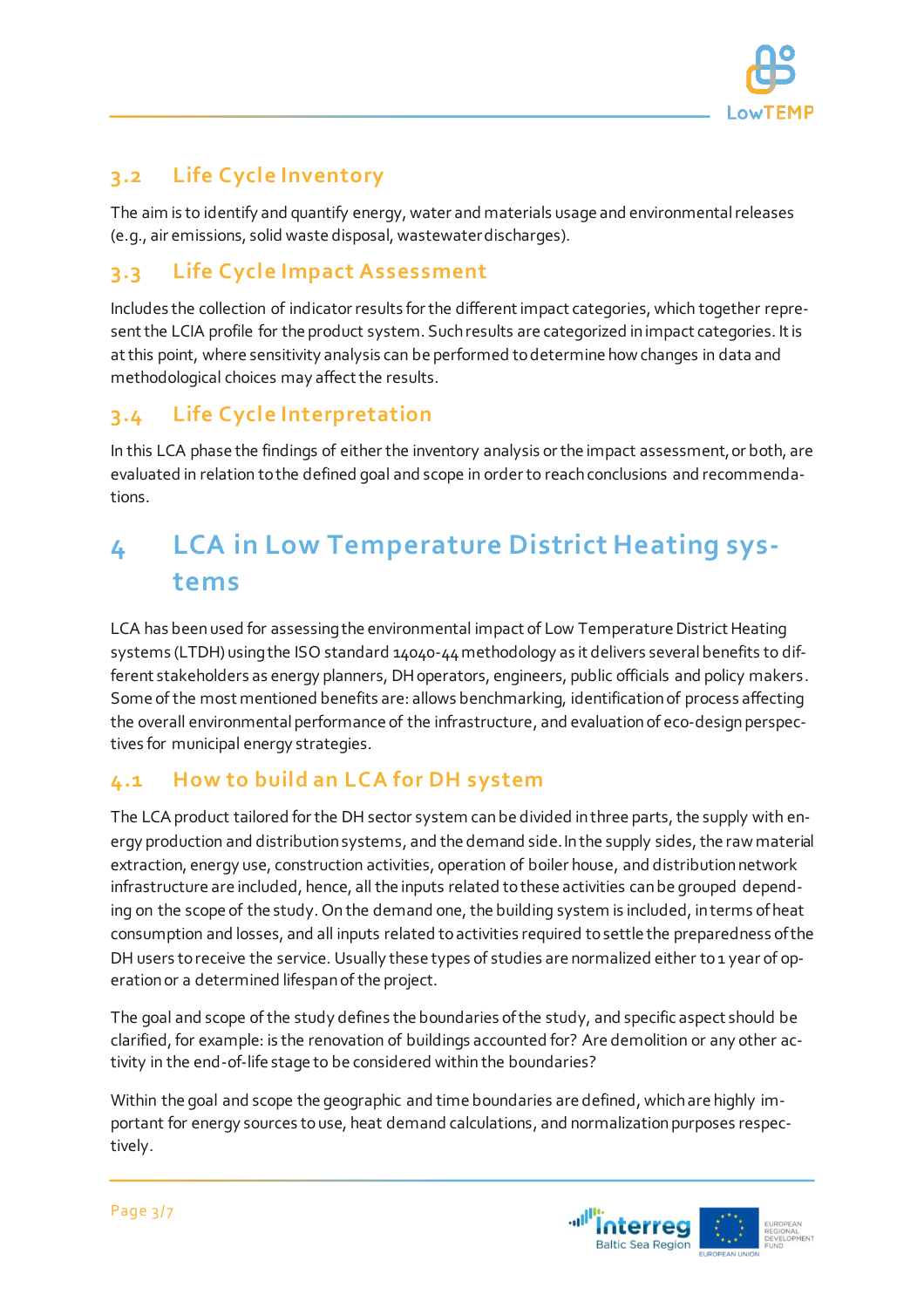

For the Inventory analysis, a flow chart where boundaries are clearly defined is drawn, and processes identified accompanied by their respective data inventory for material and energy inflows as well as emissions. Fig. 1."Cradle-to-grave" approach in the LCA.



Fig. 3. Example of the boundaries defined within the "goal & scope" see the LCA performed within the project LowTEMP [\(www.lowtemp.eu\)](http://www.lowtemp.eu/) for a more complete overview.

| Material/Assemblies                                | Amount | <b>Unit</b> |
|----------------------------------------------------|--------|-------------|
| Solar Plant                                        | 18.2   | D           |
| Old District heating Pipelines                     | 10.6   | p           |
| New District heating Pipelines                     | 1.39   | D           |
| Old Boilerhouse - No furnace                       | 1      | р           |
| DH nodes                                           | 10.6   | D           |
| Boiler's pumps, taps, heat m., exch. & flow device | 2      | p           |
| Node's pumps and taps                              | 10.6   | p           |
| Pipeline's pumps, taps, heat meters, exch., flow d | 10.6   | р           |
| Op. Phase                                          | 25     | p           |
| <b>Processes</b>                                   | Amount | Unit        |
| Furnace, wood chips, average storage area, 1000kW  | 4.5    | D           |
| Furnace, wood chips, with silo, 5000kW             | 1      | D           |
| Hot water tank, 600l                               | 4.16   | р           |

Fig. 4. Example of a simplified "Life Cycle Inventory", see the LCA performed within the project LowTEMP [\(www.lowtemp.eu\)](http://www.lowtemp.eu/) for a more complete overview.

Finally, the Impact Assessment after normalization, grouping and weighting is presented as ecoprofile into impact categories (see figure 5). Normalization, grouping and weighting are not mandatory and depend from the LCA impact assessment method selected.

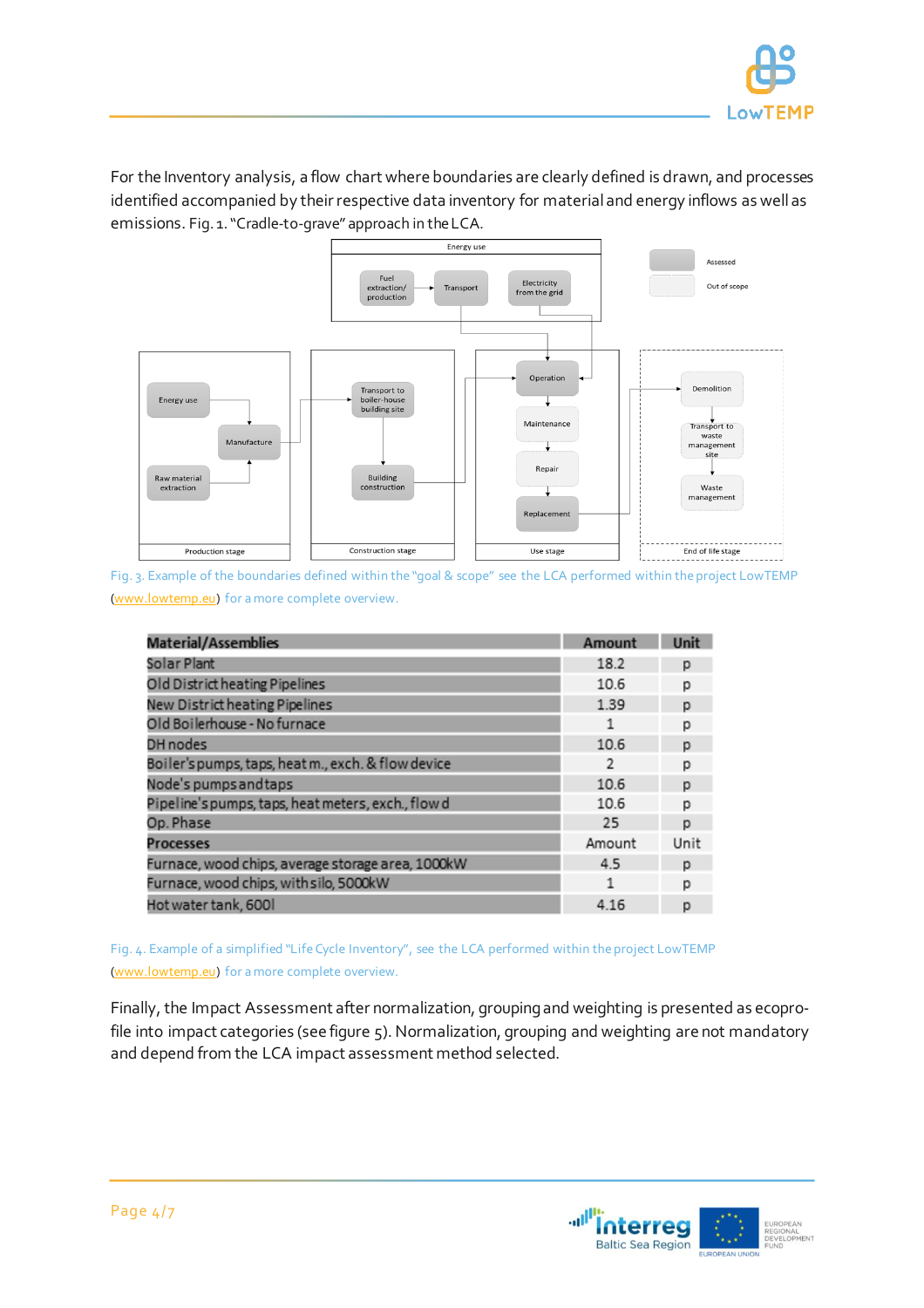



Fig. 5. Example of a final environmental impact assessment comparing a renovated LTDH system with a former  $3^{rd}$  genera-tion. See the LCA performed within the project LowTEMP [\(www.lowtemp.eu\)](http://www.lowtemp.eu/) for a more complete overview [3].

In figure 5 is reported an example of a final environmental impact assessment comparing a renovated LTDH system with a former 3rd generation. Results are presented as overall environmental profile in terms of Ecological Point (Pt) with reference to the functional unit of the system. The environmental profile is accounted for 4 main damage categories (also called End Point Impact Categories) with reference to a specific type of impacted assessment method selected for such study (i.e. IMPACT 2002+), namely: Human Health, Ecosystem quality, Climate Change and Use of Resources (both biotic and abiotic).

In the last phase, the Life Cycle Interpretation, results are analyzed versus the goal of the study, to see if the intended one was reached. Also, hotspots are identified and sensitivity analysis can be conducted for a better understanding of the model and to detect new improvement opportunities.

Figure 5 is the result from the implementation of a LCA study proposed within the LowTEMP project for the pilot measure developed in Belava Parish in Gulbene Municipality. The pilot measure includes the full reconversion of a former 3rd generation type DH distribution network to a novel Low Temperature DH system. In the old system, the boiler house was operating with wood logs fired boiler and the distribution network is not renovated. The new LTDH concept includes a 0.2 MW new pellet boiler house, the full change of the distribution grid's pipes (for a length of 150 m) and the installation of a remote data reader system to provide continuous monitoring of the system.

The realized LCA study includes the assessment of the implemented LTDH scenario taking into account a supply temperature of 60 °C and a return temperatures of 35 °C, its potential future improvementincluding renewable energy solution and the comparison with the ex-ante situation.

From the results of the LCA models processed with an LCA commercial software, is possible to notice a major improvement in the overall environmental performance with a decrease, respect the ex-ante situation, of approximately 50%. The results (already included in a scientific publication) show that the highest contribution to environmental impact in all scenarios is mainly allocated to the energy flows during the operational phase of DH.

Overall the specific study shows the marginal impact of the construction and maintenance phase compared to the operational phase of DH. The heat production and ash treatment represent an environmental "hot-spots". This is a proof that more work should be made, from an environmental point of view, for a reduction of the fuel consumption of boiler houses.

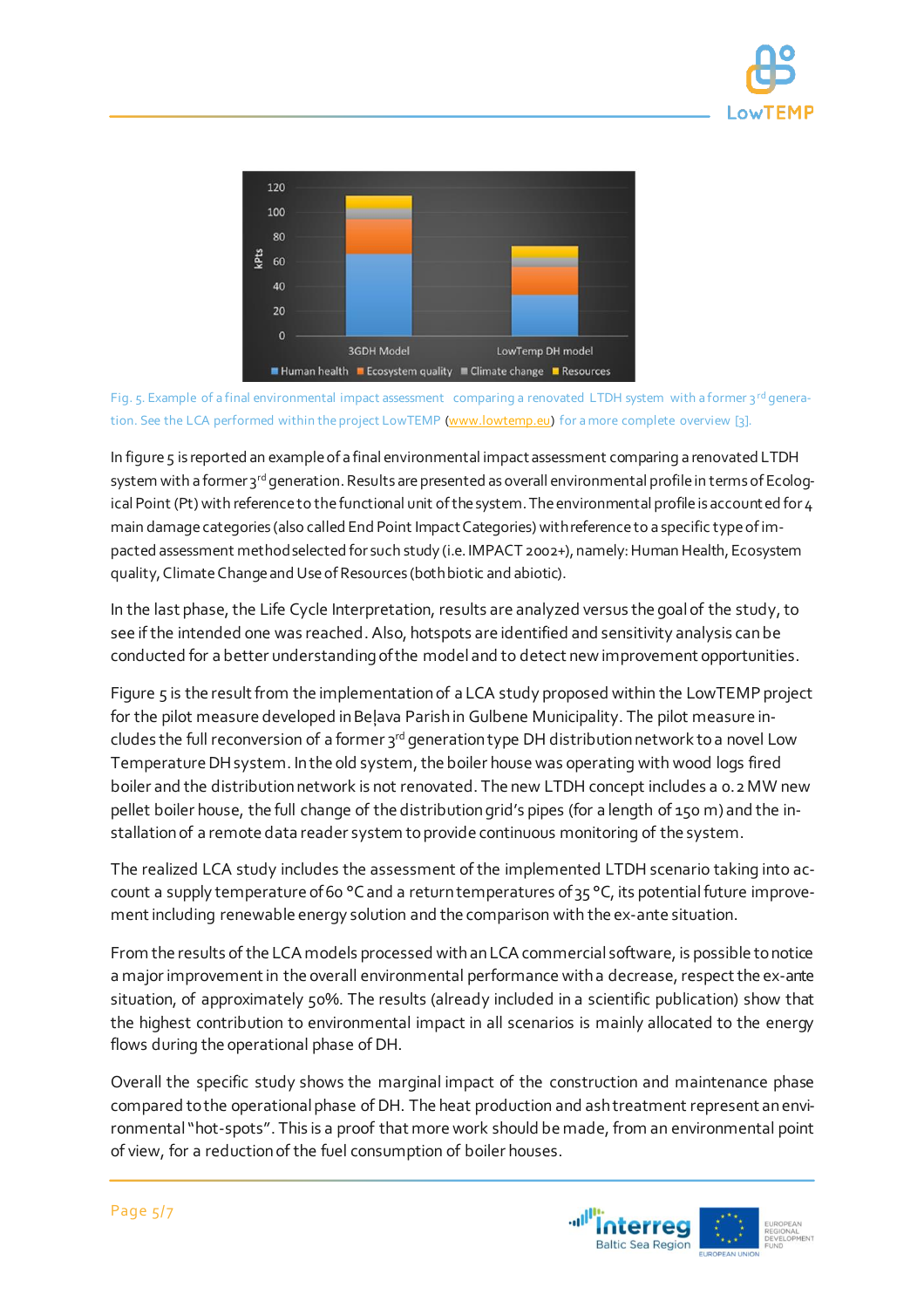

For a more detailed information on the application of the LCA framework for LTDH system is recommended to see the LCA studies proposed within the LowTEMP projects [\(www.lowtemp.eu\)](http://www.lowtemp.eu/).

In the context of the project implementation, the expected findings from LCA studies should be relevant to:

- definition of a specific inventory data of the LTDH pilot measures implemented in the Low-TEMP project for all investigated subsystems;
- answer which sub systems or components of a district heating grid are the main contributors to the overall environmental impact of the infrastructural transition;
- provide environmentally sound strategies for eco-designed and resilient infrastructures based on the analysis of selected LCA impact categories;
- compare the results obtained from the implementation of a novel LTDH concept with an exante scenario in the same urban or rural context.

### **Recommended supporting material**

- 1. Michael Z. Hauschild, Stig Irving Olsen, Ralph K. Rosenbaum. Life Cycle Assessment. Theory and Practice. Springer International Publishing AG, 2018.
- 2. ILCD Handbook: General guide for Life Cycle Assessment -Detailed guidance. European Commission -Joint Research Centre - Institute for Environment and Sustainability, [https://eplca.jrc.ec.europa.eu/uploads/ILCD-Handbook-General-guide-for-LCA-DETAILED-](https://eplca.jrc.ec.europa.eu/uploads/ILCD-Handbook-General-guide-for-LCA-DETAILED-GUIDANCE-12March2010-ISBN-fin-v1.0-EN.pdf)[GUIDANCE-12March2010-ISBN-fin-v1.0-EN.pdf](https://eplca.jrc.ec.europa.eu/uploads/ILCD-Handbook-General-guide-for-LCA-DETAILED-GUIDANCE-12March2010-ISBN-fin-v1.0-EN.pdf)
- 3. EUROPEAN PLATFORM ON LIFE CYCLE ASSESSMENT[, https://eplca.jrc.ec.europa.eu/](https://eplca.jrc.ec.europa.eu/)

# **References**

[1]. Ecodesign and LCA course - Riga Technical University, Institute of Energy Systems and Environment

[2]. ISO, "ISO 14044:2006," Environ. Manag. - Life cycle assessement - Requir. Guidel. ISO 14044, Int. Organ. Stand., 2006.

[3]. LCA study of the Pilot Energy Strategy for low temperature district heating system implementation in Gulbene municipality [Online]. Available a[t http://www.lowtemp.eu/wp](http://www.lowtemp.eu/wp-content/uploads/2020/12/LCA-report-pilot-measure-Belava.pdf)[content/uploads/2020/12/LCA-report-pilot-measure-Belava.pdf](http://www.lowtemp.eu/wp-content/uploads/2020/12/LCA-report-pilot-measure-Belava.pdf)